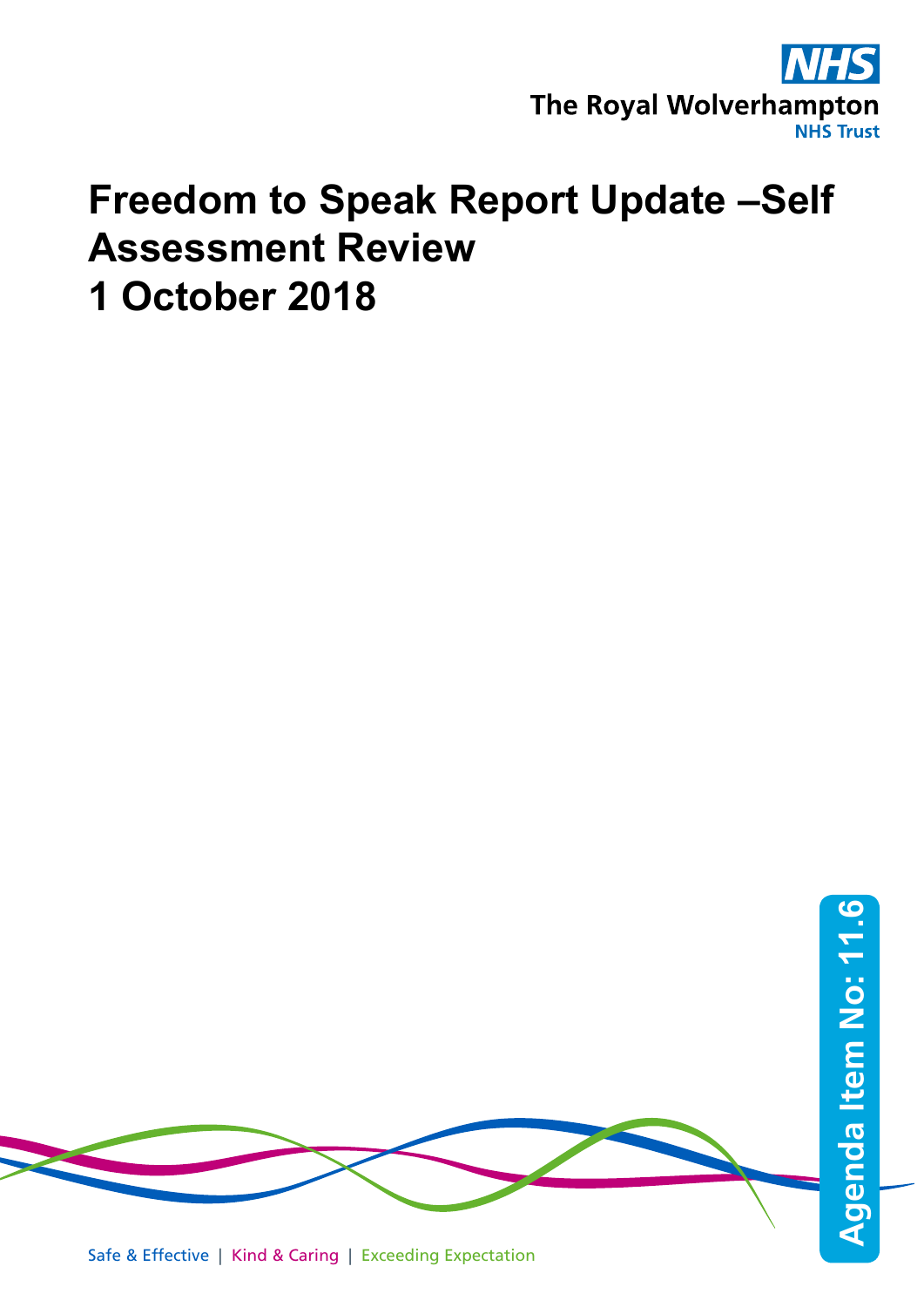## The Royal Wolverhampton NHS Trust



| <b>Trust Board Report</b>                                              |                                                                                                                                                                                                                                                                                                                                                                                            |
|------------------------------------------------------------------------|--------------------------------------------------------------------------------------------------------------------------------------------------------------------------------------------------------------------------------------------------------------------------------------------------------------------------------------------------------------------------------------------|
| <b>Meeting Date:</b>                                                   | 1 <sup>st</sup> October 2018                                                                                                                                                                                                                                                                                                                                                               |
| Title:                                                                 | Freedom to Speak Report Update -Self Assessment Review                                                                                                                                                                                                                                                                                                                                     |
| <b>Executive Summary:</b>                                              | To agree the FTSU Vision, FTSU Strategic Objectives and FTSU<br>Improvement Plan                                                                                                                                                                                                                                                                                                           |
| <b>Action Requested:</b>                                               | To Action                                                                                                                                                                                                                                                                                                                                                                                  |
| <b>Report of:</b>                                                      | Freedom to Speak Up Guardian                                                                                                                                                                                                                                                                                                                                                               |
| Author:<br><b>Contact Details:</b>                                     | Neelam Mehay<br>Neelam.mehay1@nhs.net                                                                                                                                                                                                                                                                                                                                                      |
| <b>Links to Trust</b><br><b>Strategic Objectives</b>                   | <b>Trust Objectives</b><br>To improve the culture of compassion, safety and quality in every<br>$\bullet$<br>department and service we offer<br>To have an effective, well integrated organisation which operates<br>$\bullet$<br>efficiently<br>To attract, retain and develop all employees and improve<br>$\bullet$<br>employee engagement year on year.                                |
| <b>Resource</b><br>Implications:                                       | None                                                                                                                                                                                                                                                                                                                                                                                       |
| <b>Equality and</b><br><b>Diversity</b><br><b>Assessment</b>           | Freedom to Speak and all activities involved will ensure that Equality and<br>Diversity and Inclusiveness are embedded in the workforce. Protected<br>Characteristics of staff raising concerns will be monitored by the Freedom to<br>Speak Up Monitoring Form                                                                                                                            |
| <b>Risks: BAF/TRR</b><br>(describe risk and current<br>risk score)     |                                                                                                                                                                                                                                                                                                                                                                                            |
| <b>Public or Private:</b><br>(with reasons if private)                 | Public                                                                                                                                                                                                                                                                                                                                                                                     |
| <b>References:</b><br>(eq from/to other committees)                    |                                                                                                                                                                                                                                                                                                                                                                                            |
| <b>Appendices/</b><br>References/<br><b>Background Reading</b>         |                                                                                                                                                                                                                                                                                                                                                                                            |
| <b>NHS Constitution:</b><br>(How it impacts on any<br>decision-making) | In determining this matter, the Board should have regard to the Core<br>principles contained in the Constitution of:<br>Equality of treatment and access to services<br>$\bullet$<br>High standards of excellence and professionalism<br>Service user preferences<br>$\bullet$<br>Cross community working<br><b>Best Value</b><br>٠<br>Accountability through local influence and scrutiny |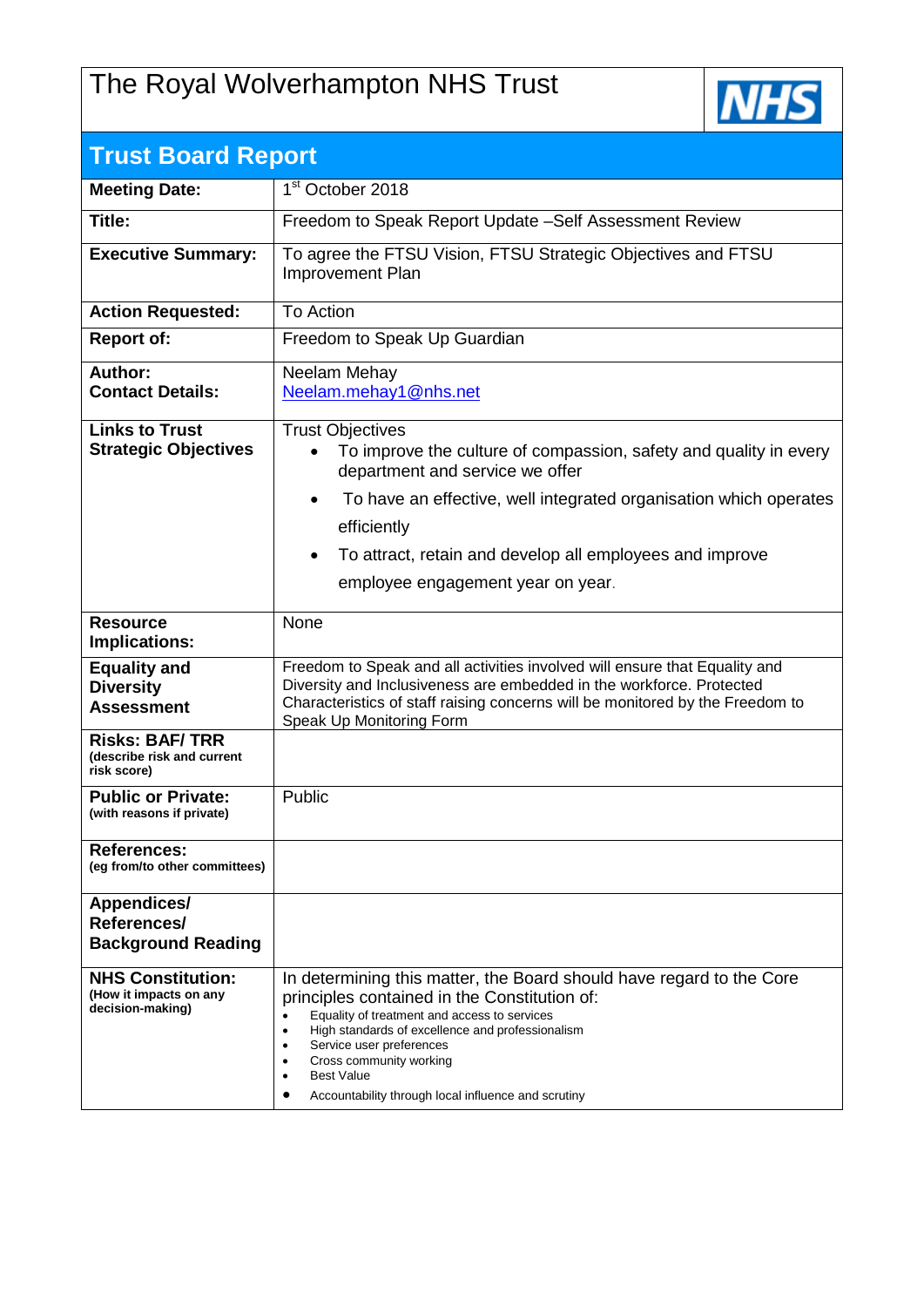|    | <b>Freedom to Speak Up</b>                                                                                                                                                                                                                                                                                                                                                                                                                                                                                                                                                                                                                                                                                                                                                       |
|----|----------------------------------------------------------------------------------------------------------------------------------------------------------------------------------------------------------------------------------------------------------------------------------------------------------------------------------------------------------------------------------------------------------------------------------------------------------------------------------------------------------------------------------------------------------------------------------------------------------------------------------------------------------------------------------------------------------------------------------------------------------------------------------|
| 1  | Freedom to Speak Up-Update                                                                                                                                                                                                                                                                                                                                                                                                                                                                                                                                                                                                                                                                                                                                                       |
|    | <b>National Guidance</b>                                                                                                                                                                                                                                                                                                                                                                                                                                                                                                                                                                                                                                                                                                                                                         |
|    | NHS Improvement and the National Guardian's Office have published guidance and a Freedom<br>to Speak Up Self-Review Tool for NHS Trusts & Foundation Trusts (May, 2018) setting out<br>expectations of Trust Boards in relation to Freedom To Speak Up to help boards create a<br>culture that is responsive to feedback and focused on learning and continual improvement.                                                                                                                                                                                                                                                                                                                                                                                                      |
|    | <b>RWT Update</b>                                                                                                                                                                                                                                                                                                                                                                                                                                                                                                                                                                                                                                                                                                                                                                |
|    | The self-review tool accompanying the guide was completed at the Trust Board Development<br>Day in August 2018. The review was scored using a RAG Rating. Whilst there were no areas<br>that were rated as 'red' the tool helped identify that a RWT Freedom to Speak Up Vision &<br>Strategy were required. As a result a Trust Improvement Action Plan has been produced.                                                                                                                                                                                                                                                                                                                                                                                                      |
|    | This update to the Trust board is to agree the Freedom to Speak Up Trust Vision, Strategic<br>Objectives and the Trust Improvement Action Plan.                                                                                                                                                                                                                                                                                                                                                                                                                                                                                                                                                                                                                                  |
| 2  | Freedom to Speak Up Vision and Strategy                                                                                                                                                                                                                                                                                                                                                                                                                                                                                                                                                                                                                                                                                                                                          |
|    | Please see Appendix 1                                                                                                                                                                                                                                                                                                                                                                                                                                                                                                                                                                                                                                                                                                                                                            |
|    | <b>Action</b> - Trust Board to agree                                                                                                                                                                                                                                                                                                                                                                                                                                                                                                                                                                                                                                                                                                                                             |
| 3. | Freedom to Speak Up Improvement Action Plan                                                                                                                                                                                                                                                                                                                                                                                                                                                                                                                                                                                                                                                                                                                                      |
|    | Please see Appendix 2                                                                                                                                                                                                                                                                                                                                                                                                                                                                                                                                                                                                                                                                                                                                                            |
|    | The Improvement Action Plan will be a working document and so dates and actions will be<br>included as and when required                                                                                                                                                                                                                                                                                                                                                                                                                                                                                                                                                                                                                                                         |
|    | Action - Trust Board to agree                                                                                                                                                                                                                                                                                                                                                                                                                                                                                                                                                                                                                                                                                                                                                    |
| 4. | Freedom to Speak Up Awareness Month                                                                                                                                                                                                                                                                                                                                                                                                                                                                                                                                                                                                                                                                                                                                              |
|    | The National Guardian Office has announced, October is the official Freedom to Speak Up<br>Awareness month. RWT's Freedom to Speak Up Guardian has dedicated the first week of<br>October for FTSU activities and promotion, with Executive and Non-Executive leadership<br>involvement, opening the celebrations of Freedom to Speak Up month with our Trust Board.<br>Other activities involve Contact Link promotion, staff engagement workshops, information<br>sessions, table-top displays, online speaking up survey, article in the Trust Talk newsletter and<br>guest speaker Helene Donnelly (Mid-Staffordshire nurse) who will talk of her experiences of<br>speaking up and who has been significant in the development of the Freedom to Speak Up<br>Guardian Role. |
|    |                                                                                                                                                                                                                                                                                                                                                                                                                                                                                                                                                                                                                                                                                                                                                                                  |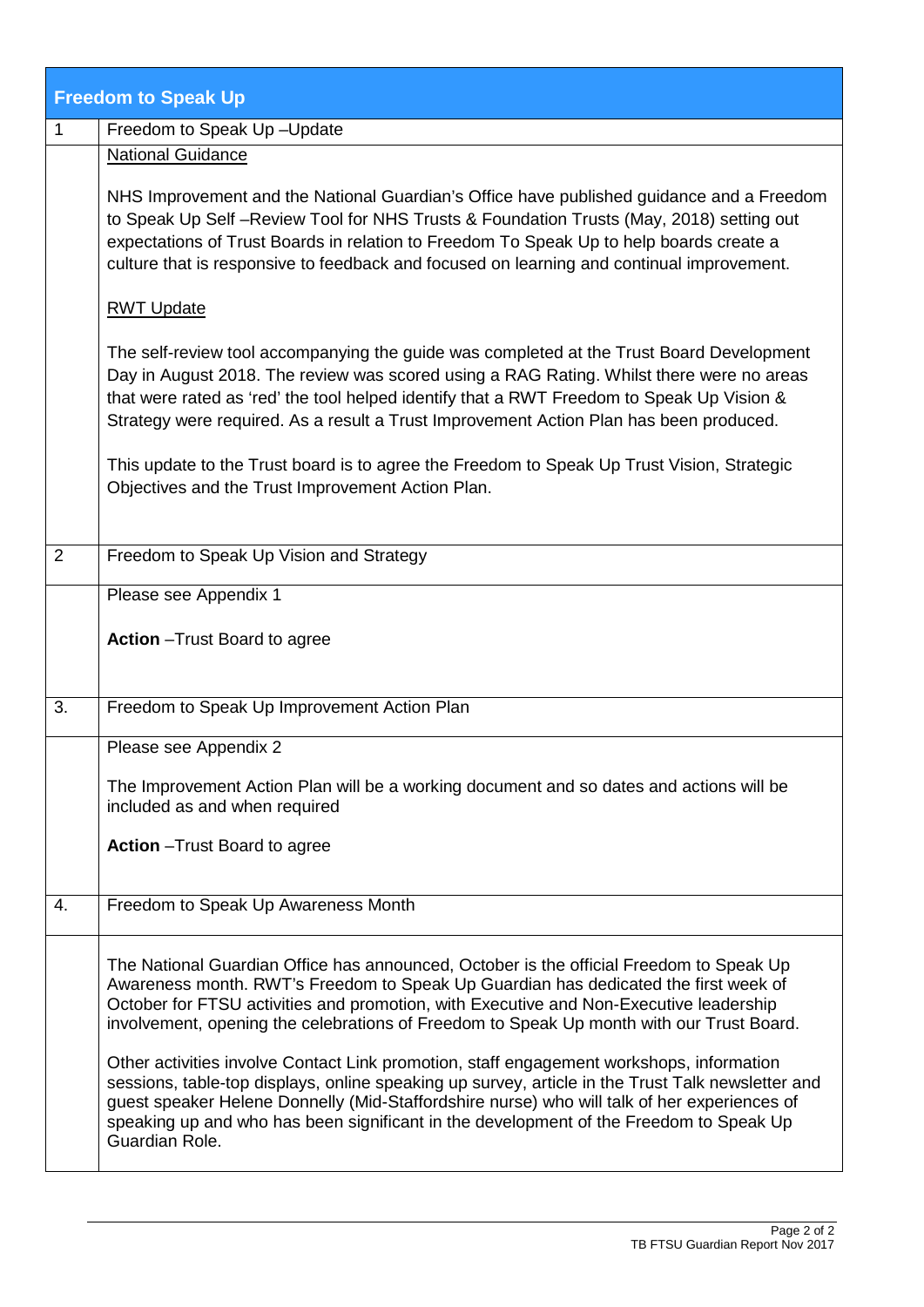# **Freedom to Speak Up Vision**

As an NHS Trust we are committed to promoting a culture of openness and transparency, enabling speaking up to become business as usual. We will provide a safe environment, empowering employees to speak up with confidence knowing their concerns will be *well received/acted upon/addressed*.

In doing so this will enable RWT to ensure patient safety, staff experience and continuous improvement remain at the heart of delivering Freedom to Speak Up throughout the organisation

# **Freedom to Speak Up 5 Key Strategic Objectives**

- 1.Raise the profile and develop a culture where speaking up becomes normal practice to address concerns
- 2.Develop mechanisms to empower and encourage staff to speak up safely
- 3.Ensure that the Trust provides a safe environment for employees and others to raise concerns and speak up
- 4.Ensure that concerns are effectively investigated and the Trust acts on its findings
- 5.Ensure shared learning amongst local/regional/national Networks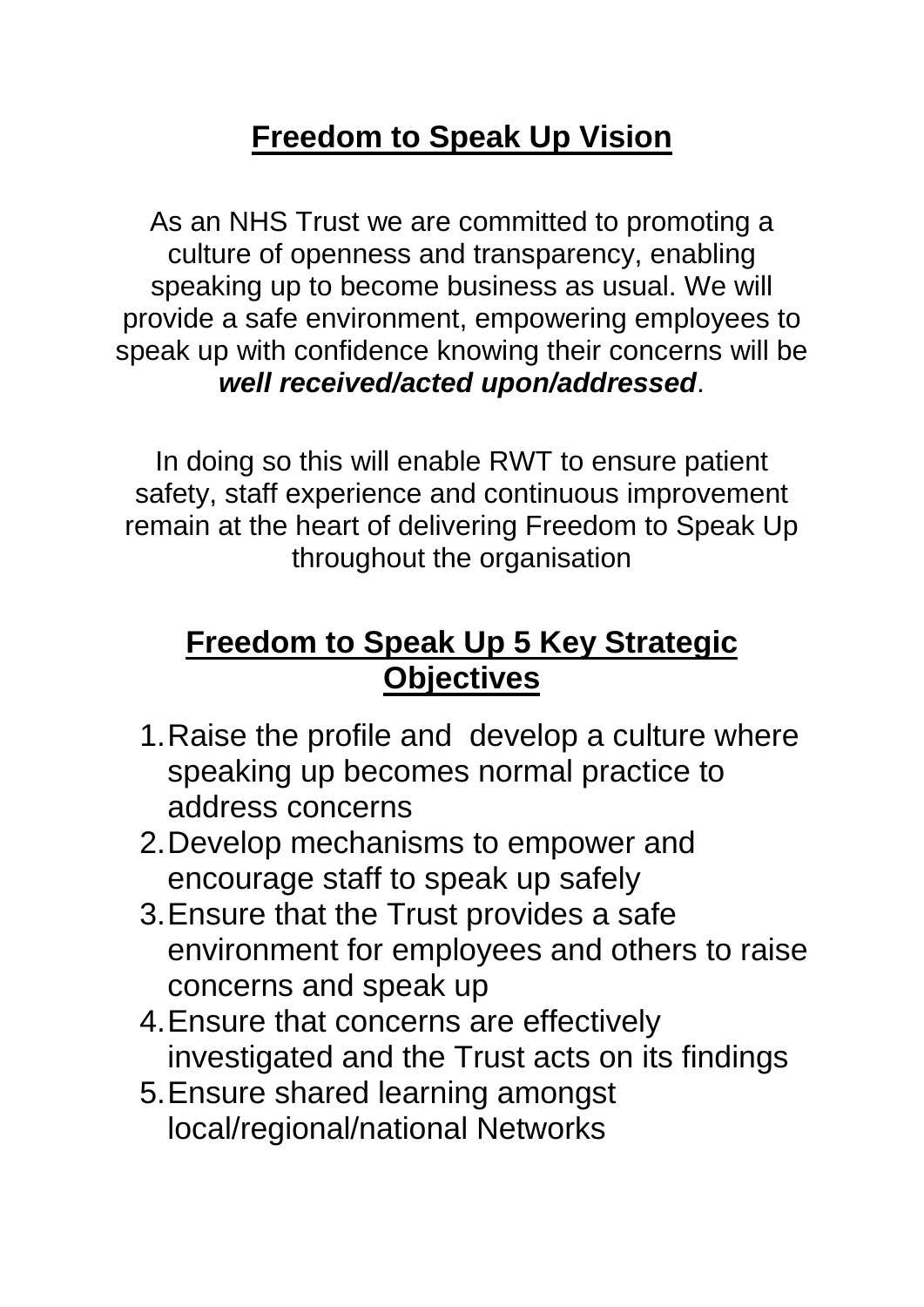

Freedom To Speak Up Self Review

Improvement Action Plan for Trust Boards 2018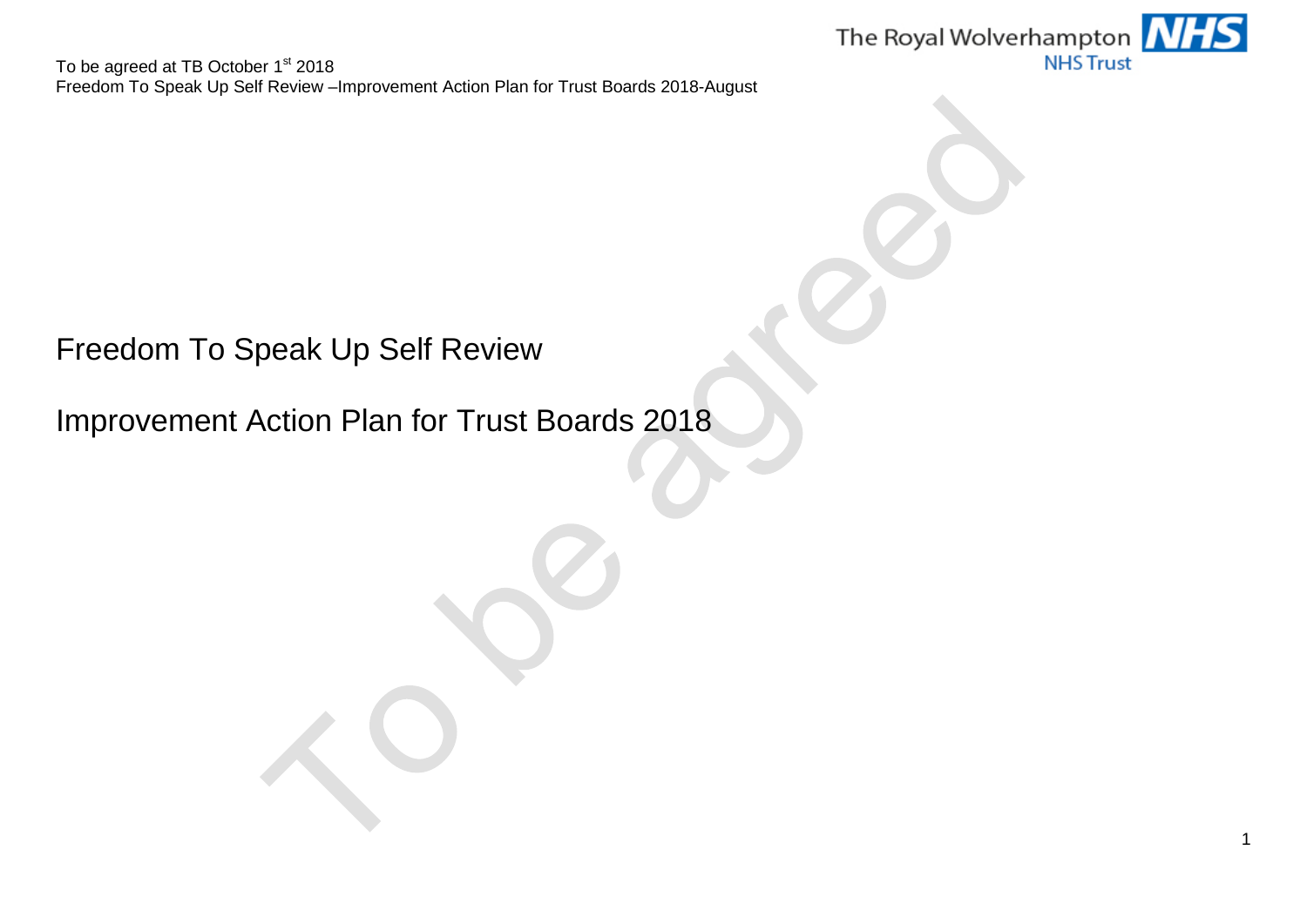| <b>Self-Review Indicator</b>                                                                                                                                                                                                                                | <b>Actions from Self Review</b>                                                     | <b>Current position</b>                           | <b>Further Action to be</b><br>taken | Lead                  | Date by                       |
|-------------------------------------------------------------------------------------------------------------------------------------------------------------------------------------------------------------------------------------------------------------|-------------------------------------------------------------------------------------|---------------------------------------------------|--------------------------------------|-----------------------|-------------------------------|
| <b>1b Senior leaders can readily</b><br>articulate the trust's FTSU<br>vision and key learning from<br>issues that workers have<br>spoken up about and regularly<br>communicate the value of<br>speaking up.                                                | Develop a Trust FTSU Vision                                                         | Lies with RWT Vision<br>(FTSU Annual Report 2017) |                                      | $\overline{TB}$<br>TB | Aug 18<br>Aug 18<br>$-Oct$ 18 |
| 2a<br>There is a clear FTSU vision,<br>translated into a robust and<br>realistic strategy that links<br>speaking up with patient safety,<br>staff experience and continuous<br>improvement.                                                                 | Develop a Trust FTSU<br>Strategy                                                    |                                                   |                                      |                       |                               |
| <b>2c.</b> The FTSU strategy has<br>been developed using a<br>structured approach in<br>collaboration with a range of<br>stakeholders (including the<br><b>FTSU Guardian) and it aligns</b><br>with existing guidance from the<br><b>National Guardian.</b> | FTSU Strategy to include a<br>range of stakeholders. TB to<br>identify stakeholders |                                                   |                                      |                       |                               |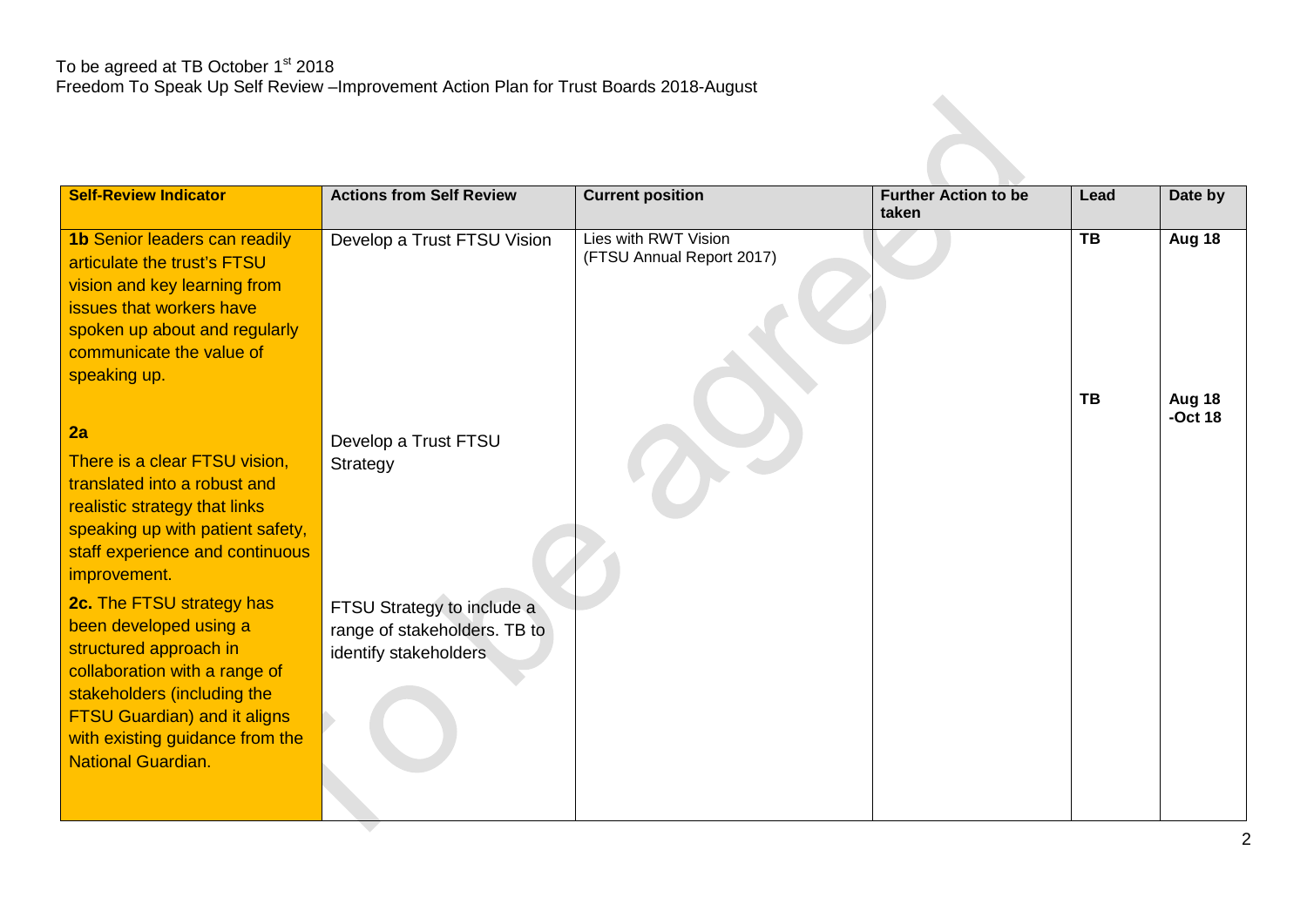| 2d Progress against the<br>strategy and compliance with<br>the policy are regularly<br>reviewed using a range of<br>qualitative and quantitative<br>measures.                                       | A measure to be identified and<br>incorporated within the<br>strategy                                          | Currently the Internal Audit is being<br>undertaken to give both qualitative<br>and quantitative measures                                                                                                                                             |                                                                                                             |                                           |        |
|-----------------------------------------------------------------------------------------------------------------------------------------------------------------------------------------------------|----------------------------------------------------------------------------------------------------------------|-------------------------------------------------------------------------------------------------------------------------------------------------------------------------------------------------------------------------------------------------------|-------------------------------------------------------------------------------------------------------------|-------------------------------------------|--------|
| 1 <sub>b</sub>                                                                                                                                                                                      | Promote/Develop<br>Communications of key<br>learning from speak up cases/<br>promoting value of speaking<br>up | •FTSU Board Reports<br>•FTSU Guardian regular meeting with<br>relevant senior leaders<br>•FTSU Guardian includes examples in<br>FTSU briefing sessions<br>•Briefing sessions/presentations from<br>Exec to staff groups<br>•FTSU webpages on intranet | <b>Midlands FTSU event to</b><br>showcase<br>-news letter<br>-video                                         |                                           |        |
| 1c They can provide evidence<br>that they have a leadership<br>strategy and development<br>programme that emphasises<br>the importance of learning from<br>issues raised by people who<br>speak up. | Leadership Strategy under<br>development -ensure speak<br>up learning within                                   |                                                                                                                                                                                                                                                       |                                                                                                             |                                           |        |
| 1d. Senior leaders can describe<br>the part they played in creating<br>and launching the trust's FTSU<br>vision and strategy.                                                                       | • TB to create vision and<br>strategy at Trust Board<br>Development<br>Further launch planned for<br>Oct 2018  | Oct 2016-external recruitment of FTSU<br>Guardian role 2017<br>•March 2017 Senior Leaders involved<br>with FTSU Launch and campaign<br>•FTSU Trust Board Reports                                                                                      | <b>TB Development to</b><br>develop<br>TB to work with FTSU<br>Guardian in launch of<br>vision and strategy | <b>TB</b><br><b>Comms</b><br><b>FTSUG</b> | Oct 18 |
| <b>3b.</b> They can evidence that they<br>robustly challenge themselves<br>to improve patient safety, and<br>develop a culture of continuous<br>improvement, openness and                           | FTSU strategy will help define<br>and support the further<br>development of three key<br>areas                 | FTSU via Trust Board and TMC<br>$\bullet$<br>'A Strategy to Improve Patient<br>Safety through Shared Learning<br>2017-19' included FTSU input<br>FTSU Trust Board Reports<br>$\bullet$<br><b>Organisational Development</b>                           | <b>TB</b> to further explore<br><b>Sharing of FTSU Cases?</b>                                               | $\overline{TB}$                           |        |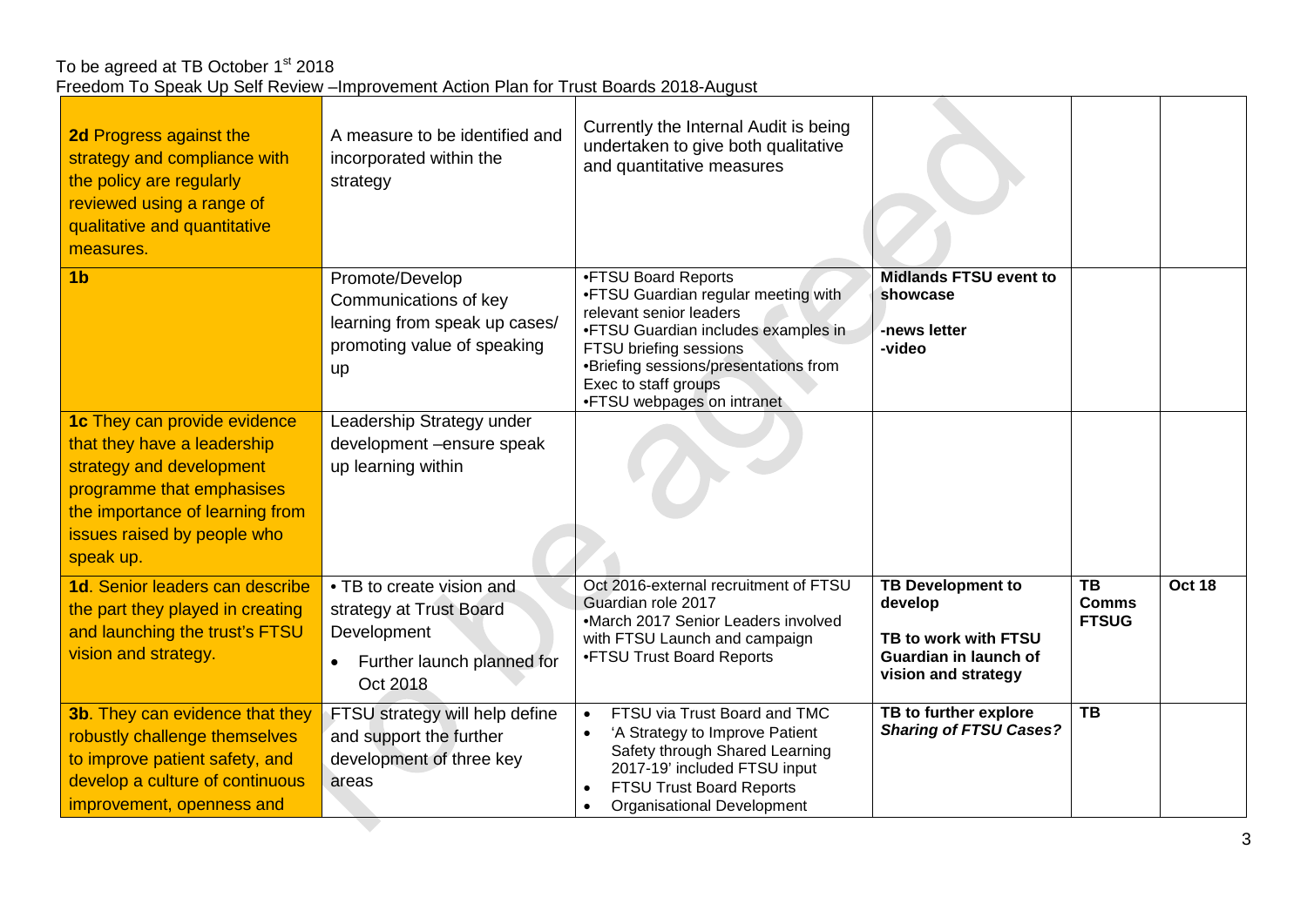To be agreed at TB October 1st 2018

| Freedom To Speak Up Self Review - Improvement Action Plan for Trust Boards 2018-August |
|----------------------------------------------------------------------------------------|
|----------------------------------------------------------------------------------------|

| 1800                                                                                                                                                                                                        |                                                                                                                                                                                                                                                                                                                                                                                                                  | 00.00 = 0 .0 <i>.</i> .0900.                                                                                                                                                                                                            |                                                              |
|-------------------------------------------------------------------------------------------------------------------------------------------------------------------------------------------------------------|------------------------------------------------------------------------------------------------------------------------------------------------------------------------------------------------------------------------------------------------------------------------------------------------------------------------------------------------------------------------------------------------------------------|-----------------------------------------------------------------------------------------------------------------------------------------------------------------------------------------------------------------------------------------|--------------------------------------------------------------|
| honesty.                                                                                                                                                                                                    | Improve patient safety<br>$\mathbf{1}$ .<br>2.<br>Develop a culture of<br>continuous improvement<br>Culture of openness<br>3.<br>and honesty                                                                                                                                                                                                                                                                     | Strategy<br>CQC June 2018 Report -highlighted<br>that Trust is 'Good' improving<br>patient safety and continuous<br>improvement<br>Kirkup Inquiry - RWT Gap analysis<br>report, July 2018 Report to TB                                  |                                                              |
| The board can state with<br>3f<br>confidence that workers know<br>how to speak up; do so with<br>confidence and are treated<br>fairly.                                                                      | Repeat FTSU survey Oct<br>2018<br>Include<br>paragraph/statement in all<br>RWT Job Description to<br>support this                                                                                                                                                                                                                                                                                                | FTSU Internal audit 2018<br>FTSU staff survey March 2017<br>FTSU TB Reports<br>Local Chat Back Survey & NHS<br><b>Staff Survey</b><br>FTSU Induction programme for<br>-Staff induction<br>-Nurse Induction<br>-Junior Doctors Induction | <b>Oct 2018</b><br>Ongoing                                   |
| <b>Workers in all areas</b><br>6a<br>know, understand and support<br>the FTSU vision, are aware of<br>the policy and have confidence<br>in the speaking up process.                                         | •Report of Internal audit<br>(currently taking place august<br>2018<br>•FTSU Guardian to continue<br>with briefings to staff<br>•FTSU Training for all staff and<br>managers                                                                                                                                                                                                                                     | <b>FTSUG to further</b><br>FTSU Briefing sessions have taken<br>engage Mangers/Service<br>place<br><b>Leads</b>                                                                                                                         | <b>FTSUG</b><br>Ongoing<br>Leads of<br>services/<br>managers |
| 7a. A diverse range of workers'<br>views are sought, heard and<br>acted upon to shape the culture<br>of the organisation in relation to<br>speaking up; these are reflected<br>in the FTSU vision and plan. | •TB Development FTSU<br>session to incorporate the<br>intelligence FTSU has already<br>generated and intelligence<br>available from local-chat back<br>and national staff survey to be<br>reflected in development of the<br>vision and strategy<br>•Primary Care Practice Staff<br><b>FTSU Survey</b><br>.Repeat of the FTSU Survey<br>Oct 2018<br>•This to also be incorporated in<br>the Trust long term plan | FTSU Survey March 2017<br>Local chat back<br><b>National Staff Survey</b><br>FTSU Guardian and Contact Link<br>feedback generated via Survey<br>Monkey                                                                                  | TB<br>Ongoing<br>Alan<br><b>Duffell</b><br><b>FTSUG</b>      |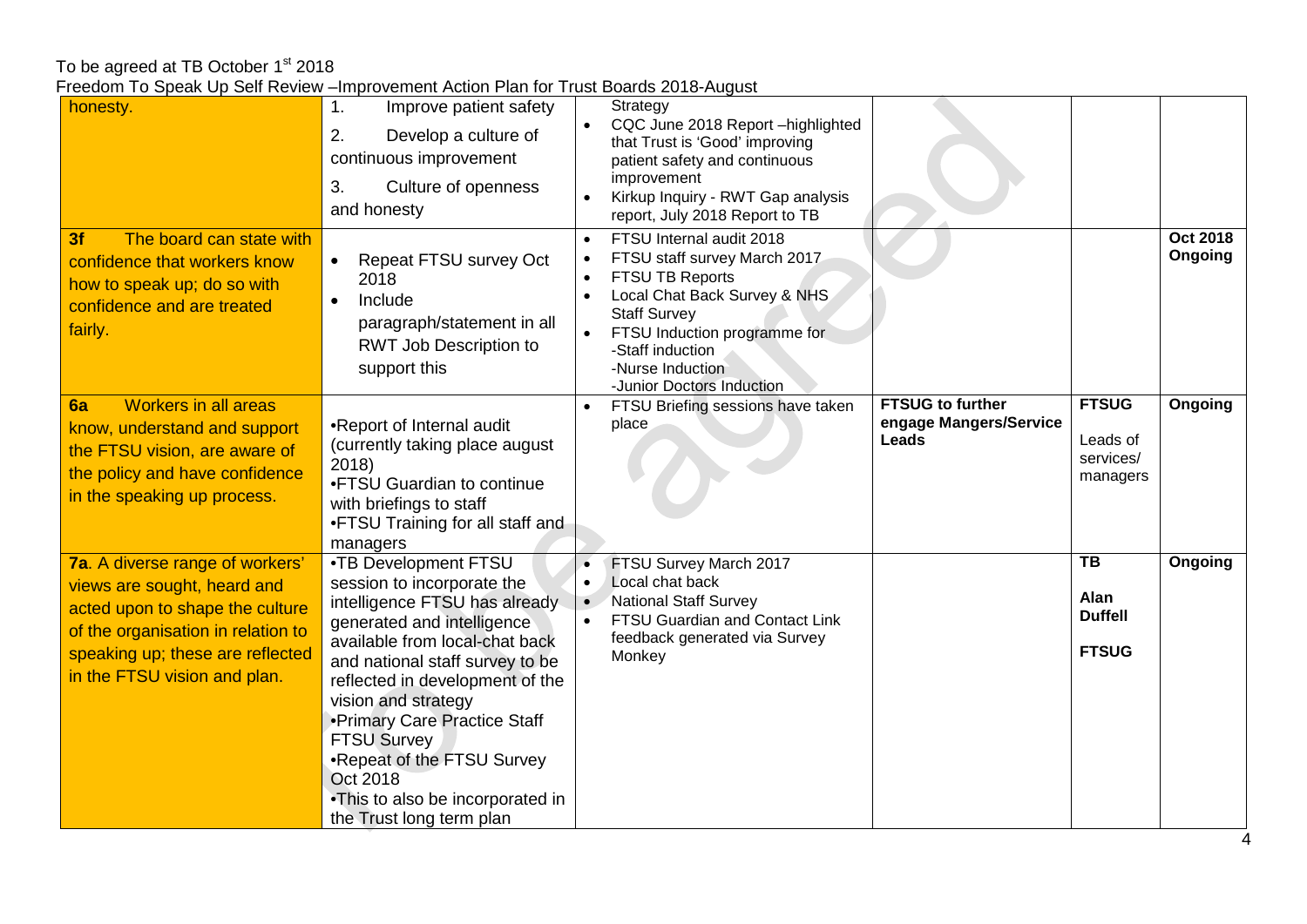|                                                                                                                                                                                                                  | (Simon Evans)                                                                                                                                                         |                                                                                                                                                                                                 |                                 |         |
|------------------------------------------------------------------------------------------------------------------------------------------------------------------------------------------------------------------|-----------------------------------------------------------------------------------------------------------------------------------------------------------------------|-------------------------------------------------------------------------------------------------------------------------------------------------------------------------------------------------|---------------------------------|---------|
| <b>Issues raised via</b><br>7 <sub>b</sub><br>speaking up are part of the<br>performance data discussed<br>openly with commissioners,<br><b>CQC and NHS Improvement.</b>                                         | To discuss at TB (Mike<br>Sharon)                                                                                                                                     | CQC inspection<br>$\bullet$<br>FTSU Guardian interviewed by CQC<br>٠<br>NHSi meeting with FTSU Guardian<br>$\bullet$                                                                            | <b>Mike</b><br><b>Sharon</b>    | Ongoing |
| Senior leaders use<br>8a<br>speaking up as an opportunity<br>for learning that can be<br>embedded in future practice to<br>deliver better quality care and<br>improve workers' experience.                       | <b>FTSU Guardian to reflect</b><br>learning at Divisional Level<br>FTSU Training in development                                                                       | FTSU TB Reports<br>Briefing sessions to staff<br><b>Trust Induction</b><br>$\bullet$                                                                                                            | $\overline{TB}$<br><b>FTSUG</b> | Ongoing |
| <b>Executive and non-</b><br>8 <sub>c</sub><br>executive leads, and the FTSU<br>Guardian, review all guidance<br>and case review reports from<br>the National Guardian to identify<br>improvement possibilities. | • Leads to review case review<br>produced by National<br>Guardian Office to ensure all<br>recommendations apply to<br><b>RWT</b><br>•Gap Analysis to be<br>undertaken | Keep up to date with<br>FTSUG begun process at Regional<br>reviews NGO share -<br><b>FTSU Network</b><br>reflect on<br>recommendations                                                          | TB<br><b>FTSUG</b>              | Ongoing |
| 8d<br>Senior leaders regularly<br>reflect on how they respond to<br>feedback, learn and continually<br>improve and encourage the<br>same throughout the<br>organisation.                                         | • Await the report of internal<br>audit review                                                                                                                        | FTSU TB Report<br>$\bullet$<br><b>FTSU Staff Survey</b><br>$\bullet$<br>FTSU survey monkey<br>Revised Raising Concerns Policy -<br>changes to ensure feedback                                   |                                 |         |
| <b>8e.</b> The executive lead<br>responsible for FTSU reviews<br>the FTSU strategy annually,<br>using a range of qualitative and<br>quantitative measures, to                                                    | •Board to approve Strategy,<br>Vision, Plan and revise<br>annually<br>•TB Dev to ensure the right<br>measures/indicators are                                          | Range of methods currently used:<br><b>Raising Concerns Policy</b><br>$\bullet$<br><b>FTSU Guardian</b><br><b>Trust Contact Links</b><br>Surveys- all that apply<br>Internal audit<br>$\bullet$ | Alan                            |         |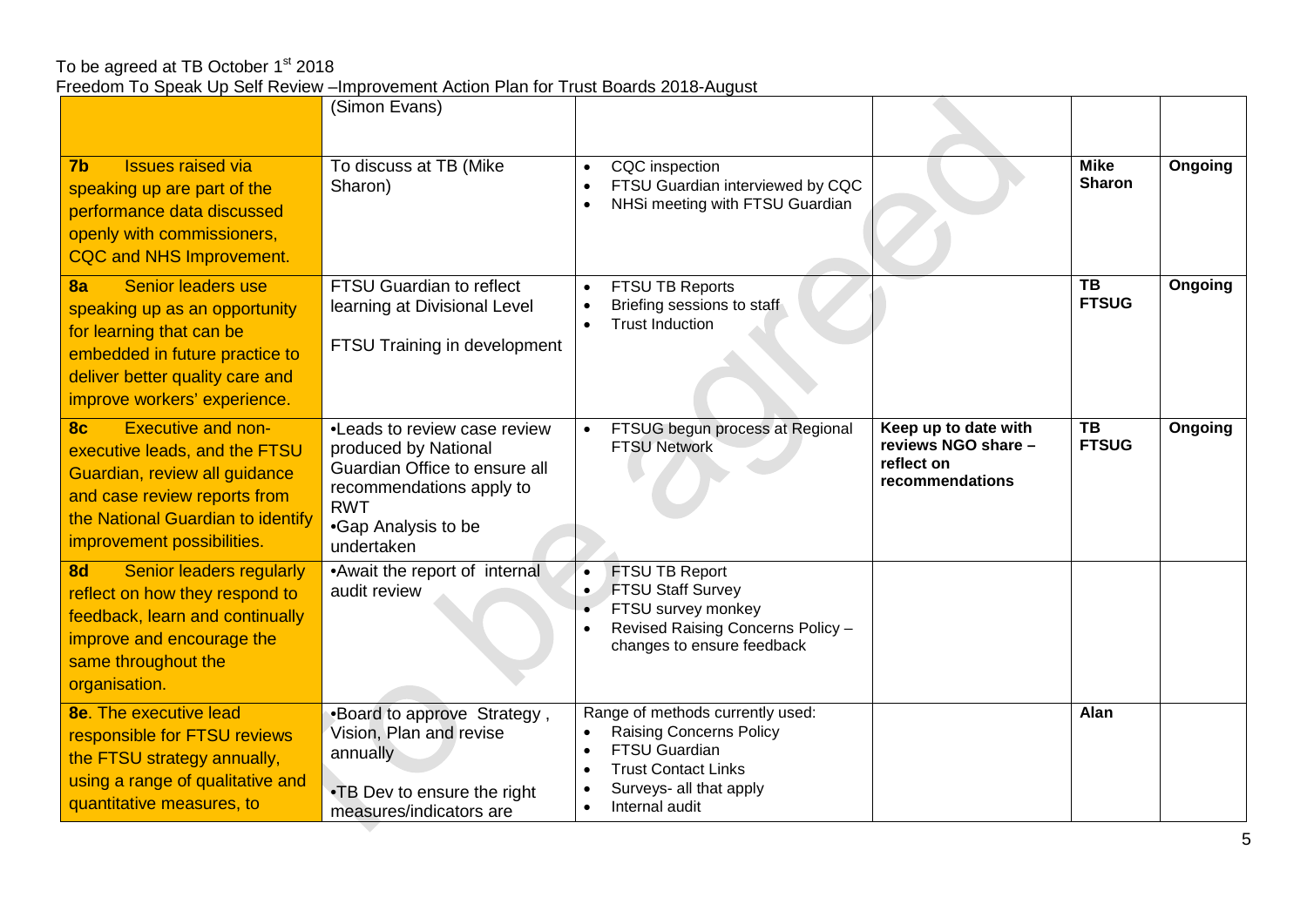| 0000 To opodit op con Roviow      | <b>INTERNATIONAL ACTION LIGHT TO LIGHT DOCTOR LOT OF ACTION</b> |                                                                                |                      |              |         |
|-----------------------------------|-----------------------------------------------------------------|--------------------------------------------------------------------------------|----------------------|--------------|---------|
| assess what has been achieved     | identified to measure success                                   |                                                                                |                      |              |         |
| and what hasn't; what the         |                                                                 |                                                                                |                      |              |         |
| barriers have been and how        |                                                                 |                                                                                |                      |              |         |
| they can be overcome; and         |                                                                 |                                                                                |                      |              |         |
| whether the right indicators are  |                                                                 |                                                                                |                      |              |         |
| being used to measure             |                                                                 |                                                                                |                      |              |         |
| success.                          |                                                                 |                                                                                |                      |              |         |
| 8f The FTSU policy and            |                                                                 | <b>Internal Audit</b>                                                          |                      |              |         |
| process is reviewed annually to   |                                                                 |                                                                                |                      |              |         |
| check they are fit for purpose    | Await report of Internal                                        | Policy is reviewed 3 yearly in line                                            | Do TB want to change | <b>TB</b>    |         |
| and realistic; up to date; and    | Audit Aug 2018                                                  | with all HR Policies                                                           | to annual review     |              |         |
| takes account of feedback from    | TB to agree if annual                                           |                                                                                |                      |              |         |
| workers who have used them.       | review required                                                 | <b>Revised Raising Concern Policy &amp;</b>                                    |                      |              |         |
|                                   |                                                                 | Procedure 2016                                                                 |                      |              |         |
|                                   |                                                                 | However due to feedback from                                                   |                      |              |         |
|                                   |                                                                 | FTSU concerns from staff, managers                                             |                      |              |         |
|                                   |                                                                 | and ensuring fit for purpose (Primary                                          |                      |              |         |
|                                   |                                                                 | Care) further revised version of                                               |                      |              |         |
|                                   |                                                                 | policy and procedure now HR16                                                  |                      |              |         |
|                                   |                                                                 | Raising Concerns at Work (Freedom                                              |                      |              |         |
|                                   |                                                                 | to Speak Up) Policy and Procedure                                              |                      |              |         |
|                                   |                                                                 | March 2018                                                                     |                      |              |         |
|                                   |                                                                 |                                                                                |                      |              |         |
| 8g. A sample of cases is quality  |                                                                 | •Speak Up Survey highlighted                                                   |                      | AM           | Ongoing |
| assured to ensure:                |                                                                 | improvements for                                                               |                      | <b>TB</b>    |         |
| the investigation process         | Speak to Ann-Marie<br>$\bullet$                                 | -Feedback<br>-investigation -notified of                                       |                      | <b>FTSUG</b> |         |
| is of high quality; that outcomes |                                                                 | process/outcomes                                                               |                      |              |         |
| and recommendations are           |                                                                 | -staff being thanked for speaking up                                           |                      |              |         |
| reasonable and that the impact    |                                                                 |                                                                                |                      |              |         |
| of change is being measured       |                                                                 | .FTSU Guardian -presentations to staff<br>teams/smb/mangers meeting forums etc |                      |              |         |
|                                   |                                                                 |                                                                                |                      |              |         |
| workers are thanked for           |                                                                 | .Lessons learnt and shared through to                                          |                      |              |         |
|                                   |                                                                 |                                                                                |                      |              |         |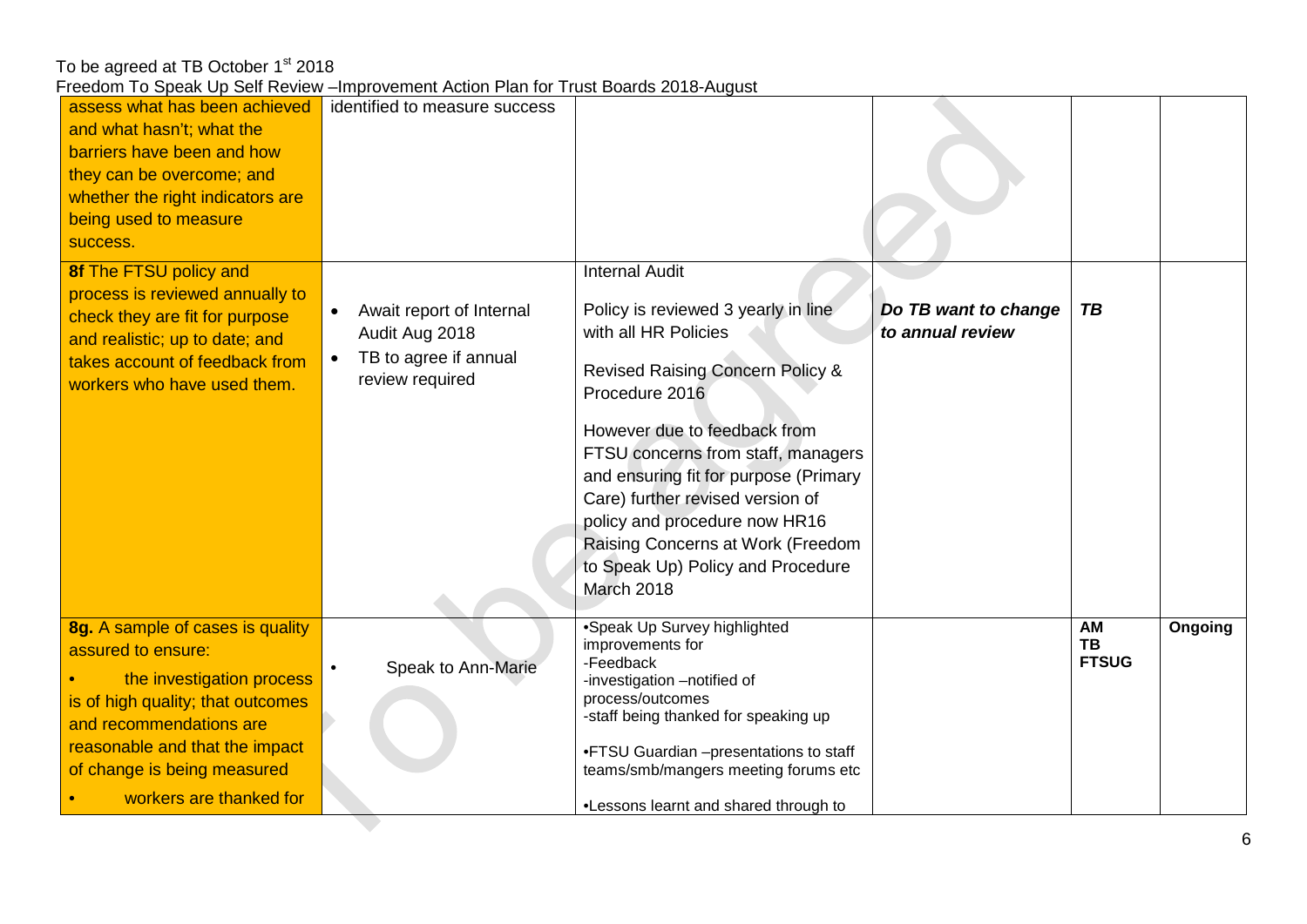| Production that we can be continued to the control of the control of the control of the control of the control of the control of the control of the control of the control of the control of the control of the control of the                                                 | <b>INDIVISION ANOTHER INTERNATIONAL POLICE AND A REQUOI</b>                                                                                                |                                                                                                                                            |                           |                 |
|--------------------------------------------------------------------------------------------------------------------------------------------------------------------------------------------------------------------------------------------------------------------------------|------------------------------------------------------------------------------------------------------------------------------------------------------------|--------------------------------------------------------------------------------------------------------------------------------------------|---------------------------|-----------------|
| speaking up, are kept up to date<br>though out the investigation and<br>are told of the outcome<br><b>Investigations are</b><br>independent, fair and objective;<br>recommendations are designed<br>to promote patient safety and<br>learning; and change will be<br>monitored | Datix - feedback to be<br>always actioned<br>FTSU Guardian to<br>design 'Thank you for<br>speaking up letter'<br>signed by CEO<br>Repeat of FTSU<br>Survey | Departments via Governance                                                                                                                 |                           |                 |
| <b>Positive outcomes from</b><br>8 <sub>h</sub><br>speaking up cases are<br>promoted and as a result<br>workers are more confident to<br>speak up.                                                                                                                             | Midlands FTSU Event-<br>being planned for 2019<br>RWT to profile speak<br>up cases<br>Plan to utilise the case<br>presented to C.Etches                    | <b>Regional FTSU Networks</b><br>Locally at RWT Staff briefing sessions<br>Communications Plan to profile and<br>promote positive outcomes | <b>FTSUG</b><br><b>TB</b> | Ongoing         |
| Overseeing the creation<br>10 <sub>b</sub><br>of the FTSU vision and strategy.                                                                                                                                                                                                 | A.Duffell to facilitate and<br>$\bullet$<br>lead at TB Dev Day                                                                                             |                                                                                                                                            | A Duffell                 | <b>Aug 2018</b> |
| 10e Ensuring that a sample<br>of speaking up cases have<br>been quality assured.                                                                                                                                                                                               | Await report of internal<br>$\bullet$<br>audit review                                                                                                      |                                                                                                                                            |                           |                 |
| 10f Conducting an annual<br>review of the strategy, policy<br>and process.                                                                                                                                                                                                     | •TB to agree annual review<br>∖of<br>-Strategy                                                                                                             |                                                                                                                                            |                           | Aug 2018        |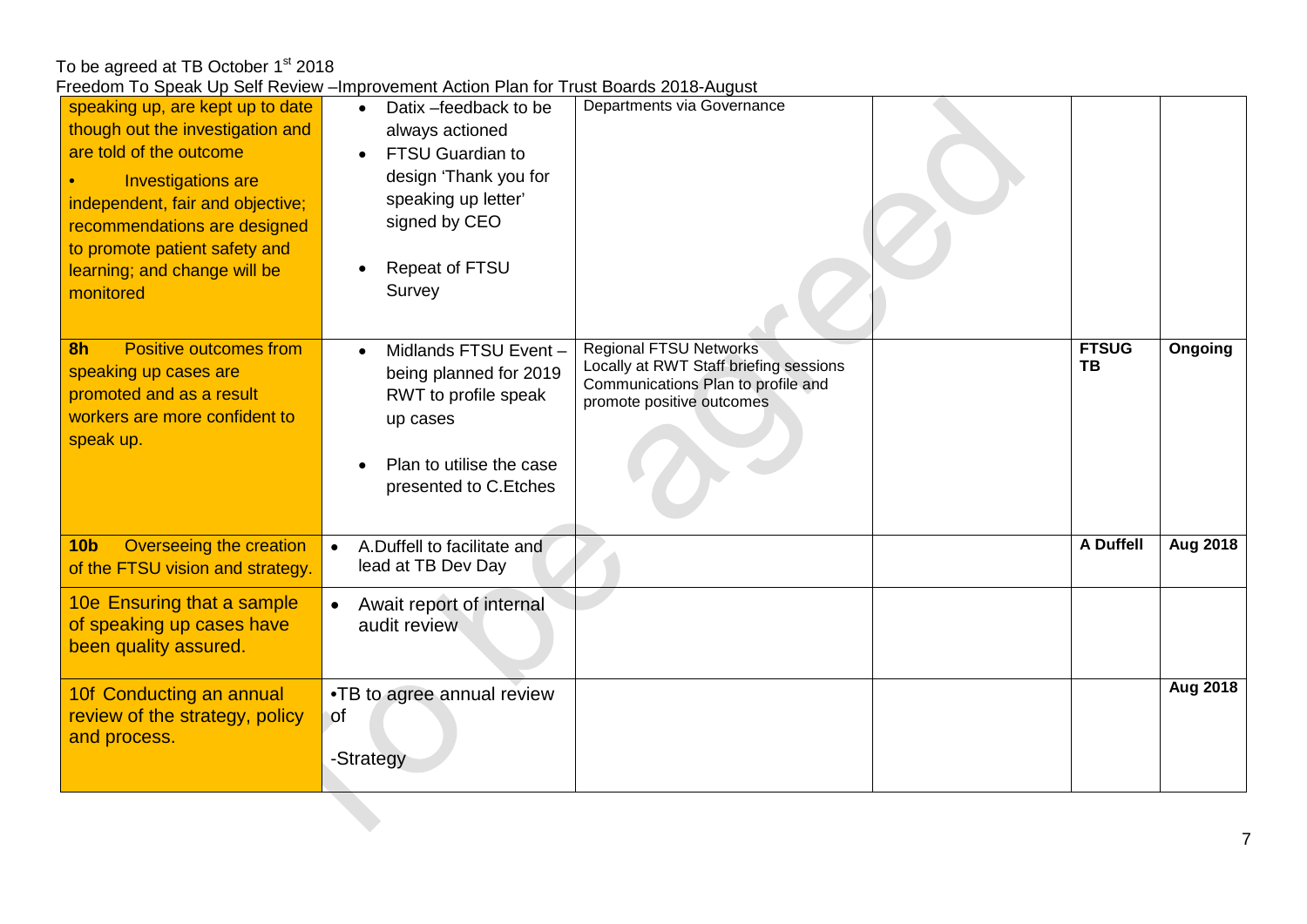|                                                                                                                                            | -Policy/process                                                                                           |                                                                                                                                                        |                        |                 |
|--------------------------------------------------------------------------------------------------------------------------------------------|-----------------------------------------------------------------------------------------------------------|--------------------------------------------------------------------------------------------------------------------------------------------------------|------------------------|-----------------|
| <b>10g Operationalising the</b><br>learning derived from<br>speaking up issues.                                                            | •to be explored further with<br><b>Divisional Management</b><br>Team<br><b>Nursing Leads</b><br>$\bullet$ |                                                                                                                                                        | $\overline{\text{TB}}$ | <b>Ongoing</b>  |
| <b>10i</b> Providing the board with<br>a variety of assurance about<br>the effectiveness of the trusts<br>strategy, policy and process     | <b>FTSU Trust Board Reports</b>                                                                           |                                                                                                                                                        | <b>FTSUG</b>           | Ongoing         |
| 11b. Holding the chief<br>executive, executive FTSU lead<br>and the board to account for<br>implementing the speaking up<br>strategy.      | Strategy to be devised at<br>TB development day                                                           |                                                                                                                                                        | $\overline{TB}$        | <b>Aug 2018</b> |
| <b>Ensuring learning is</b><br>13 <sub>c</sub><br>operationalised within the teams<br>and departments that they<br>oversee.                | To be explored further with<br>$\bullet$<br><b>Divisional Management</b><br>Teams                         |                                                                                                                                                        |                        |                 |
|                                                                                                                                            |                                                                                                           |                                                                                                                                                        |                        |                 |
| Senior leaders are<br>3 <sub>c</sub><br>visible, approachable and use a<br>variety of methods to seek and<br>act on feedback from workers. | Action-suggestion for<br>improvements from TB Dev                                                         | Meet the Execs<br><b>Exec Walk Abouts</b><br>Sessions at diff sites<br>Engagement workshops<br>Interaction FTSU campaigns<br>Senior Managers Briefings | <b>TB</b>              |                 |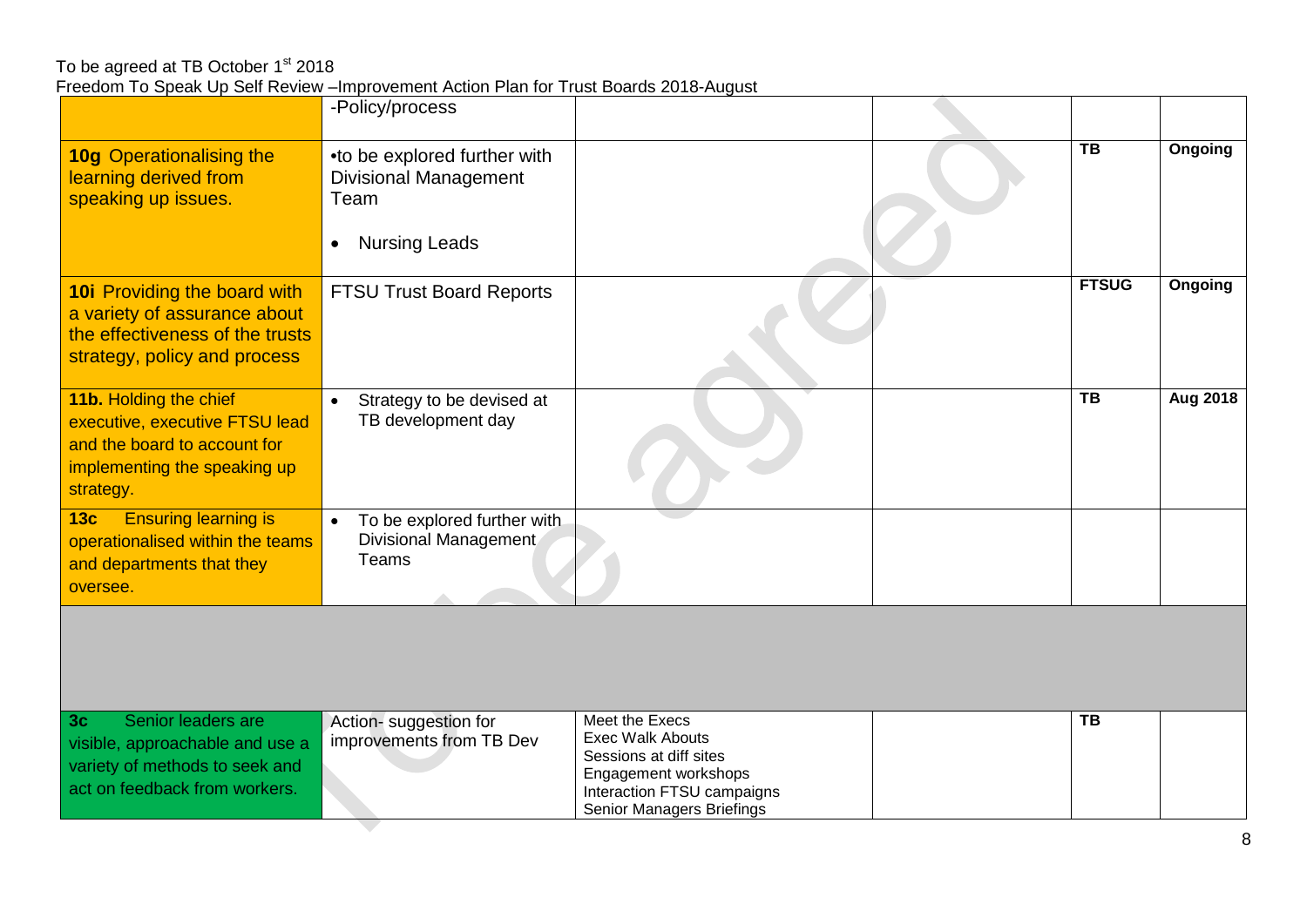| 3d<br>Senior leaders prioritise<br>speaking up and work in<br>partnership with their FTSU<br>Guardian.                                                                                                                                                                                        | -FTSU Guardian to be put on<br>new senior managers to trust<br>list of people to meet during<br>induction phase-to ensure all<br>new senior managers are<br>aware of the FTSU Guardian<br>role                               | All senior leaders strongly support the<br>FTSU Guardian and work in partnership<br>supporting the Guardian as and when<br>needed |                                                     |                                    |  |
|-----------------------------------------------------------------------------------------------------------------------------------------------------------------------------------------------------------------------------------------------------------------------------------------------|------------------------------------------------------------------------------------------------------------------------------------------------------------------------------------------------------------------------------|-----------------------------------------------------------------------------------------------------------------------------------|-----------------------------------------------------|------------------------------------|--|
| Senior leaders model<br>3e<br>speaking up by acknowledging<br>mistakes and making<br>improvements.<br>The FTSU Guardian has<br>$-5b$<br>ready access to senior leaders<br>and others to enable them to<br>escalate patient safety issues<br>rapidly, preserving confidence<br>as appropriate. | -to model/showcase these<br>examples whereby senior<br>leaders have been involved in<br>a speak up case<br>showcase these examples and<br>share at local/regional and<br>national level                                      | Cases via FTSU Guardian presented to<br>both Medical and Nursing Director                                                         | <b>Midlands FTSU Event</b><br>-RWT present/showcase | TB<br><b>Comms</b><br><b>FTSUG</b> |  |
| Other senior leaders<br>4c<br>support the FTSU Guardian as<br>required.                                                                                                                                                                                                                       | FTSU Guardian to be<br>$\bullet$<br>put on new senior managers<br>list of people to meet during<br>induction phase-to ensure all<br>new senior managers are<br>aware of the FTSU Guardian<br>role<br><b>FTSU Guardian to</b> |                                                                                                                                   |                                                     |                                    |  |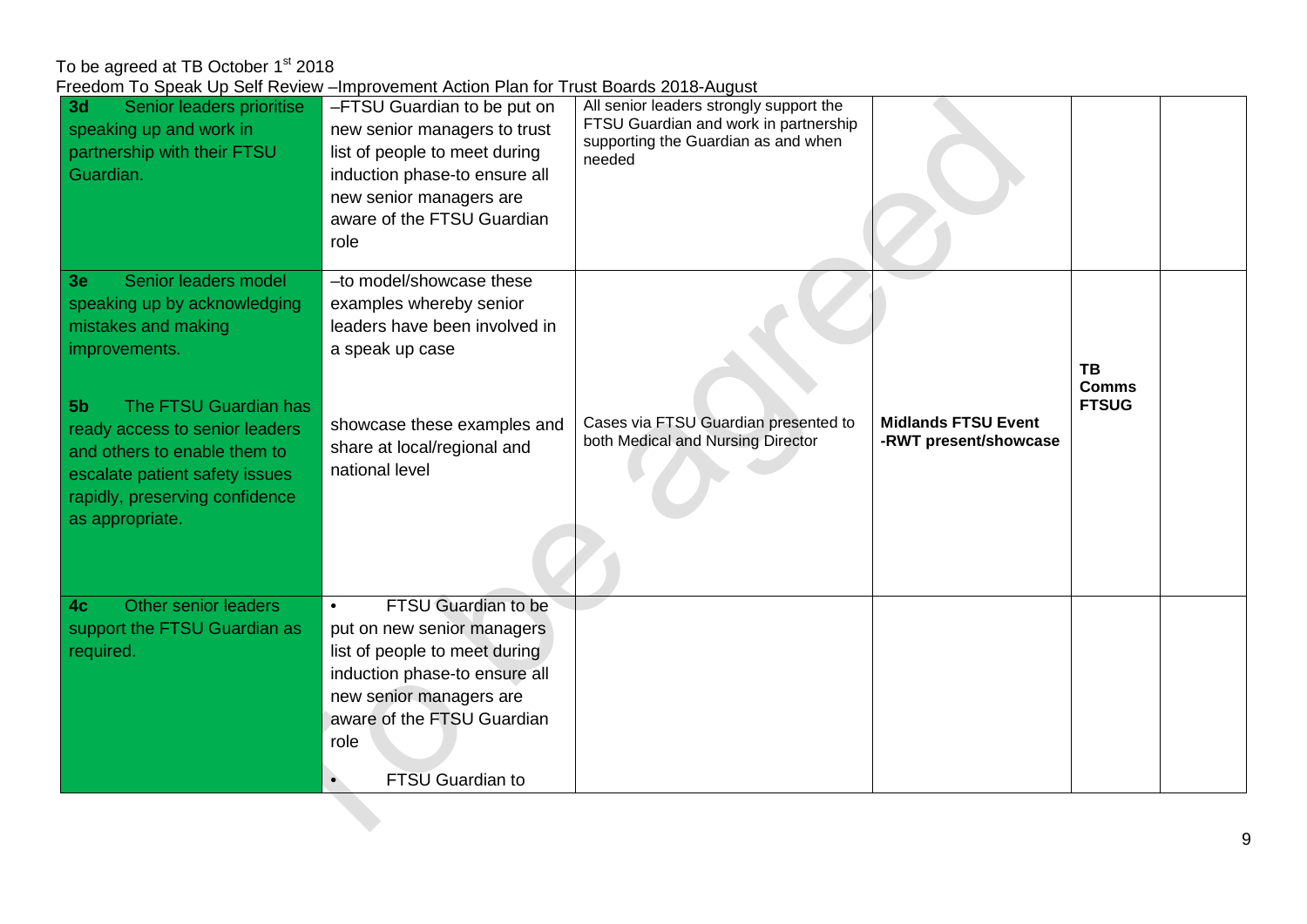|                                                             | attend the LMC                                               |  |              |  |
|-------------------------------------------------------------|--------------------------------------------------------------|--|--------------|--|
|                                                             | Regional GMC liaison<br>$\bullet$                            |  |              |  |
|                                                             | officer supporting FTSU and                                  |  |              |  |
|                                                             | Guardian                                                     |  |              |  |
|                                                             |                                                              |  |              |  |
| The handling of<br>6f<br>speaking up issues is routinely    | Awaiting Internal Audit Report<br>and local survey conducted |  | <b>TB</b>    |  |
| audited to ensure that the FTSU                             |                                                              |  |              |  |
| policy is being implemented                                 |                                                              |  |              |  |
|                                                             |                                                              |  |              |  |
| <b>7e.</b> Reviews and audits are                           |                                                              |  |              |  |
|                                                             | Joint work with Midlands and                                 |  | <b>FTSUG</b> |  |
| shared externally to support<br>improvement elsewhere       | West Midlands to undertake                                   |  |              |  |
|                                                             | FTSU awareness event in Feb                                  |  |              |  |
|                                                             | 2019 to involve FTSU, NGO,                                   |  |              |  |
|                                                             | <b>GMC and NHS Employers</b>                                 |  |              |  |
|                                                             |                                                              |  |              |  |
|                                                             |                                                              |  |              |  |
| <b>Senior leaders</b><br>7g                                 | RWT to continue to<br>$\bullet$                              |  |              |  |
| encourage their FTSU                                        | support the WM Regional Lead                                 |  |              |  |
| <b>Guardians to develop bilateral</b>                       | role undertaken by RWT FTSU                                  |  |              |  |
| relationships with regulators,                              | Guardian                                                     |  |              |  |
| inspectors and other local FTSU                             | <b>Current developments</b><br>$\bullet$                     |  |              |  |
| <b>Guardians</b>                                            | between FTSU at GMC and                                      |  |              |  |
|                                                             | the NMC                                                      |  |              |  |
|                                                             |                                                              |  |              |  |
| 13b. Ensuring that effective                                | case study to profile the                                    |  |              |  |
| and, as appropriate, immediate                              | action taken and                                             |  |              |  |
| action is taken when potential<br>patient safety issues are | learning                                                     |  |              |  |
|                                                             | Share outcomes of                                            |  |              |  |
|                                                             | FTSU cases handled                                           |  |              |  |